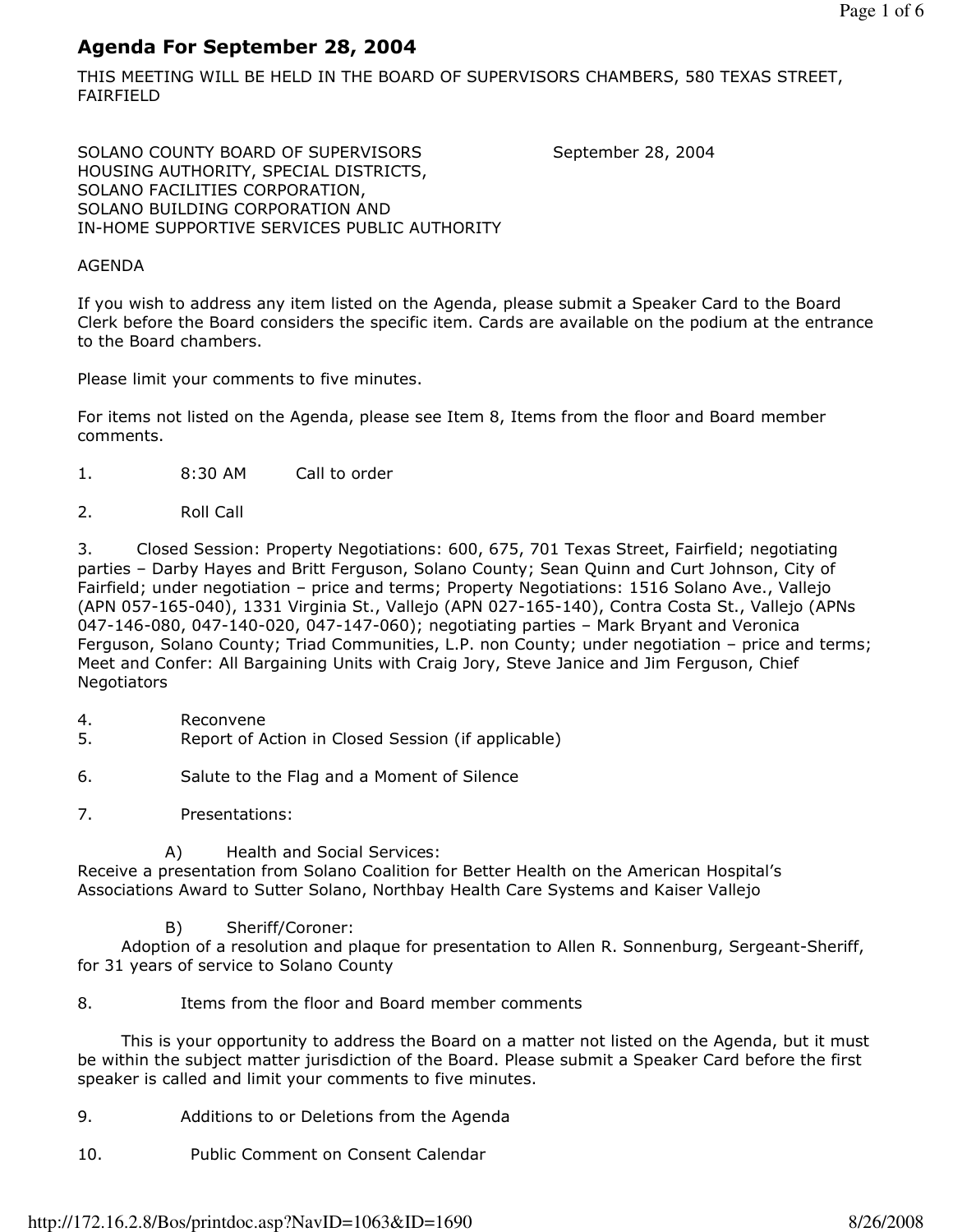Each speaker shall have 5 minutes to address any or all items on the Consent Calendar.

- 11. Approval of the Agenda
- 12. Approval of Consent Calendar

 The Board considers all matters listed under the Consent Calendar to be routine and will adopt them in one motion. There will be no discussion on these items before the Board votes on the motion unless Board members request specific items be discussed and/or removed from the Consent Calendar.

CONSENT CALENDAR

#### GENERAL GOVERNMENT

13. Clerk of the Board of Supervisors:

Approval of Minutes: Board of Supervisors September 7, 2004

14. Board of Supervisors:

A) Adopt resolution dedication a portion of Cordelia Road in memory of Solano County Deputy Sheriff John P. Sandlin (Supervisor Silva)

B) Adopt resolution in support of the Harbison House Restoration Project at the Nut Tree, Vacaville (Supervisor Vasquez)

#### 15. Auditor-Controller:

Approve Property Tax Administration Fees in amount of \$4,009,201 for FY2004-05

16. County Administrator's Office:

A) Adopt resolution proclaiming October as Domestic Violence Awareness and Prevention Month

B) Adopt resolution proclaiming October 2004 as Multi-Cultural Awareness Month in Solano County

C) Adopt resolution authorizing loan of funds in amount not to exceed 50% of 85% of anticipated revenue annually to Cordelia Fire Protection District in anticipation of receipt of taxes

D) Approve request on proposals for implementation partner to assist in implementation of the PeopleSoft Human Resources Management System Time and Labor application; approve selection of CherryRoad Technologies as implementation partner; authorize County Administrator to execute contract in amount of \$219,860 with CherryRoad Technologies, and to execute any amendments provided that do no exceed 10% of the original contract

E) First 5 Solano Children & Families Commission request to approve amendment to Professional Services Agreement with Tabor Consulting to extend contract term through August 31, 2005 and increase contract amount from \$50,000 to \$75,000 to provide consultation services to support Prenatal I and II funding process, grant management and collaborative development

# 17. Human Resources:

Adopt resolution approving Memorandum of Understanding with Unit 10 – Skilled Craft and Service Maintenance Workers represented by Local 39 for the term October 1, 2004 through September 30, 2007; approving salary and benefit increase for unrepresented Executive Management, Senior Management and Confidential employees as specified in agenda submittal; amending Alphabetical Listing of Classes and Salaries to reflect cost of living and salary adjustments for Stationary Engineers, Local #39, representing Unit #10; amending Alphabetical Listing to delete title of Assistant Deputy County Administrator and add new title of Deputy County Administrator with no salary adjustment; authorizing Human Resources Director to make any technical corrections

# HEALTH AND SOCIAL SERVICES

# 18. Health and Social Services:

A) Authorization to negotiate contract in amount of \$7.6 million with County Medical Services Governing Board (CMSP) to continue Managed Care Pilot for period of January 1, 2005 through June 30, 2005; authorization to negotiate contract extension to Partnership HealthPlan of California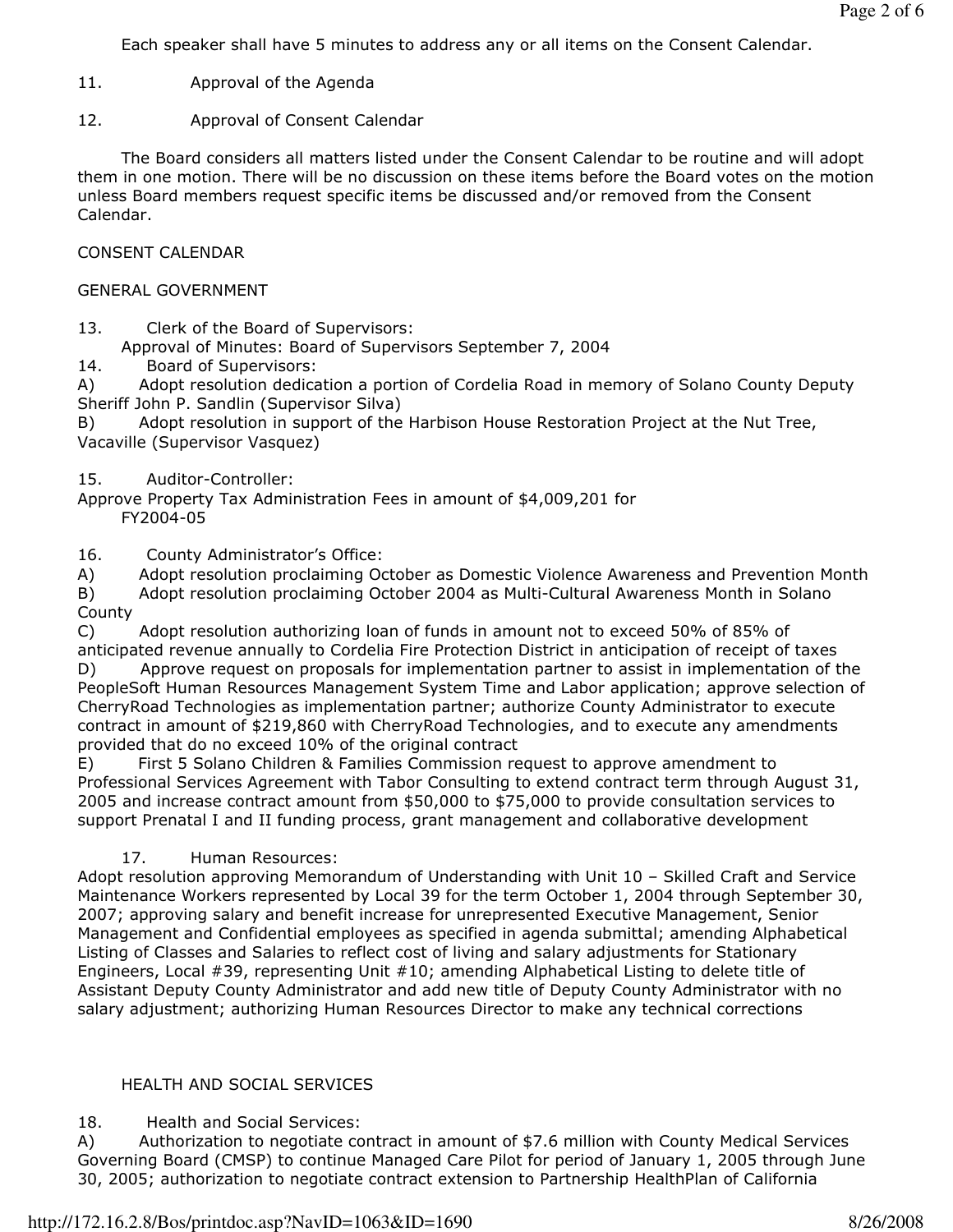contract through June 30, 2005, for Managed Care pilot administration; authorize use of unanticipated Realignment funds in amount of \$400,000

 B) Approve amendment in amount of \$12,000 to contract with Bay Area Translations for total contract amount of \$67,868 for period of October 1, 2003 through September 30, 2004 for language interpretation services

C) Approve submission of 2004 Continuum of Care one-year renewal grant application to Housing and Urban Development (HUD) for funding in the amount of \$317,287 for community-based organizations providing homeless services; approval of resulting agreement; authorize Solano Safety Net Consortium to continue to administer HUD funds

D) Approve amendment in amount of \$35,000 to Child Haven contract, increasing contract payment limit to \$450,000 for period ending September 30, 2004; approve appropriation transfer in amount of \$35,000 from Unanticipated Revenue (4/5 vote required)

#### CRIMINAL JUSTICE

#### 19. Public Defender:

 Adopt resolution amending Alphabetical list of Classes and Salaries to add classification of Chief Public Defender Investigator Unit #62 with approximate annual salary of \$73,528 - \$89,372; adopt resolution amending Allocation List to add 1.0 FTE Chief Public Defender Investigator position and delete 1.0 FTE Public Defender Investigator position in main Public Defender office; add 1.0 FTE Public Defender Investigator position in Conflict Defender office

LAND USE/TRANSPORTATION: none

OTHER:

20. Workforce Investment Board of Solano County:

 Approve Workforce Investment Act Strategic Five Year Plan – Fifth Year Modification for Program Year 2004-2005

SPECIAL DISTRICTS GOVERNED BY THE BOARD OF SUPERVISORS:

21. East Vallejo Fire Protection District: Hold Quarterly Meeting: No business to conduct

Rural North Vacaville Water District

#### 22. Resources Management:

Set date for a noticed/published hearing to consider adopting resolution amending District's by-laws to delegate authority to District's General Manager to approve major maintenance and emergency repairs to District's water system; approve Amendment No. 2 to District's management, operation , maintenance and services agreement with CWS Utility Services, a California corporation

Suggested date for noticed/published hearing: November 9, 2004 at 9:00 a.m.

# SCHEDULED CALENDAR

- 23. Rescheduled Consent Items: (Items pulled from Consent Calendar above) A) E)
- B) F) C) G) D) H)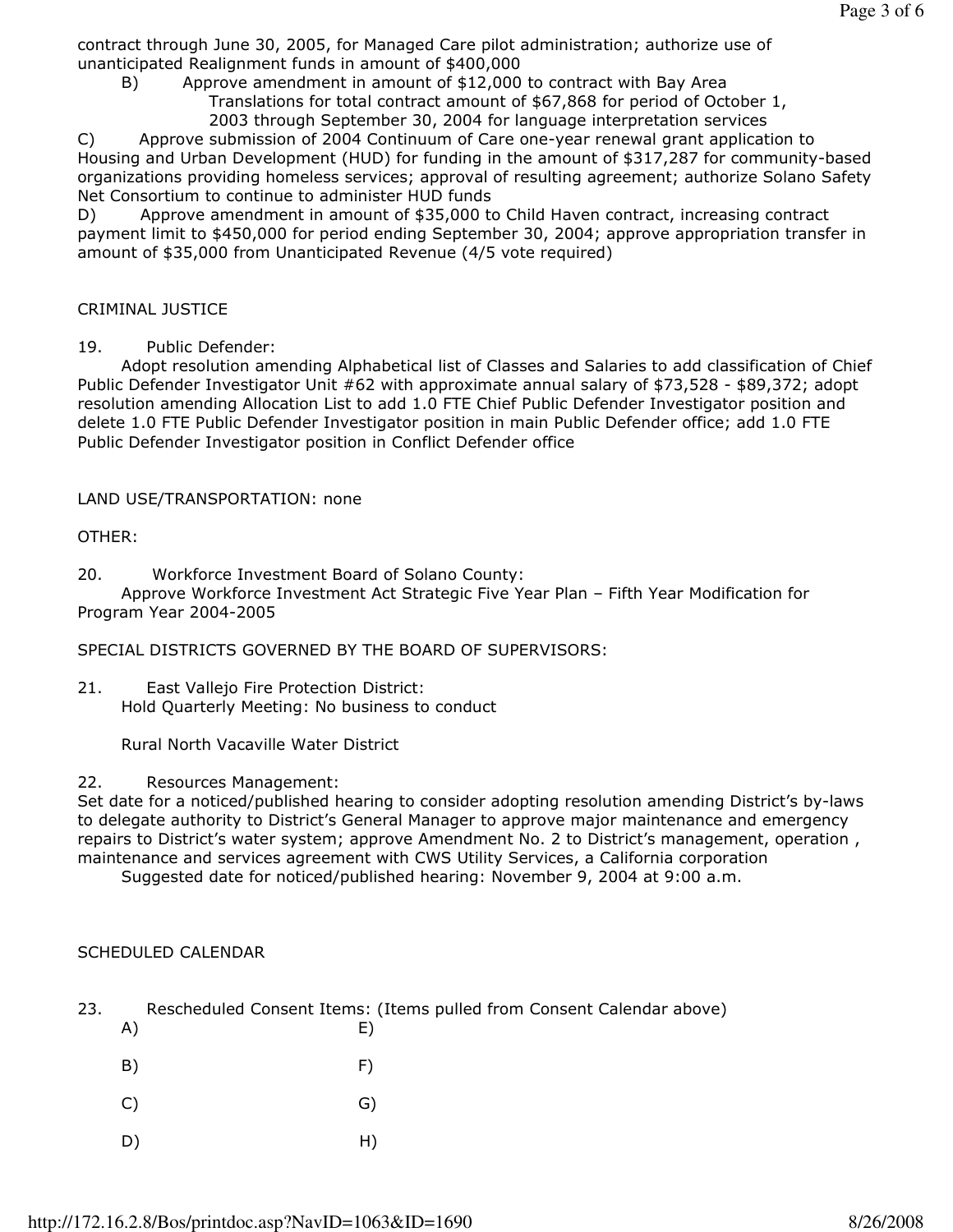# SPECIAL DISTRICTS GOVERNED BY THE BOARD OF SUPERVISORS:

Rural North Vacaville Water District

# 24. Resources Management:

 Conduct a noticed/published hearing to consider adopting three (3) resolutions to: amend By-Laws of the District authorizing General Manager to process real property liens for unpaid monthly water bills and approve \$50 lien processing fee; amend operational rules of the District authorizing processing of real property liens for unpaid water services bills and approve \$50 lien processing fee; amend operational rules authorizing construction water service

# GENERAL GOVERNMENT

25. Board of Supervisors:

Consider the appointment of a Solano County representative to the Independent Taxpayers Watchdog Committee for the Traffic Relief Plan for Measure A (Supervisor Silva)

10:00 A.M.

26. County Administrator:

A) Receive a presentation from David Turch, Solano County's Federal Legislative Advocate in Washington D.C., regarding the status of legislative issues and the County's appropriations' requests for federal fiscal year 2005

B) Receive a presentation from Jim Curtis, representing the Travis Community Consortium, on the status of the 2005 Base Realignment and Closure (BRAC) process

C) Consider modifying the Board of Supervisors meeting schedule for the months of November and December, 2004 to hold meetings November 2 and 9, and December 7 and 14

# HEALTH AND SOCIAL SERVICES

27. Health and Social Services:

Consider approval of the Master List of Contracts for contracts effective October 1, 2004 with contract payment limits of \$50,000 or higher; approve a resolution authorizing signature of state contracts and Memoranda of Understanding; approve resolution delegating authority to Health Officer and Director of Health and Social Services to sign state agreement for AIDS services; authorize Director of Health and Social Services to issue letter to various contractors extending existing contracts

CRIMINAL JUSTICE: None

OTHER: None

MISCELLANEOUS ITEMS

28. Appointments/Resignations to Boards and Commissions:

A) Board of Supervisors:

 Appointment of Betty Mason and John C. Mangels to Agricultural Advisory Committee (District 2 and 3)

 B) Board of Supervisors: Reappointment of Shirley Stacy to In-Home Supportive Services Public Authority Advisory Committee (District 4)

 C) Board of Supervisors: Reappointment of Christiane K. Monroe to Library Advisory Council (District 4)

D) Solano County Children's Network: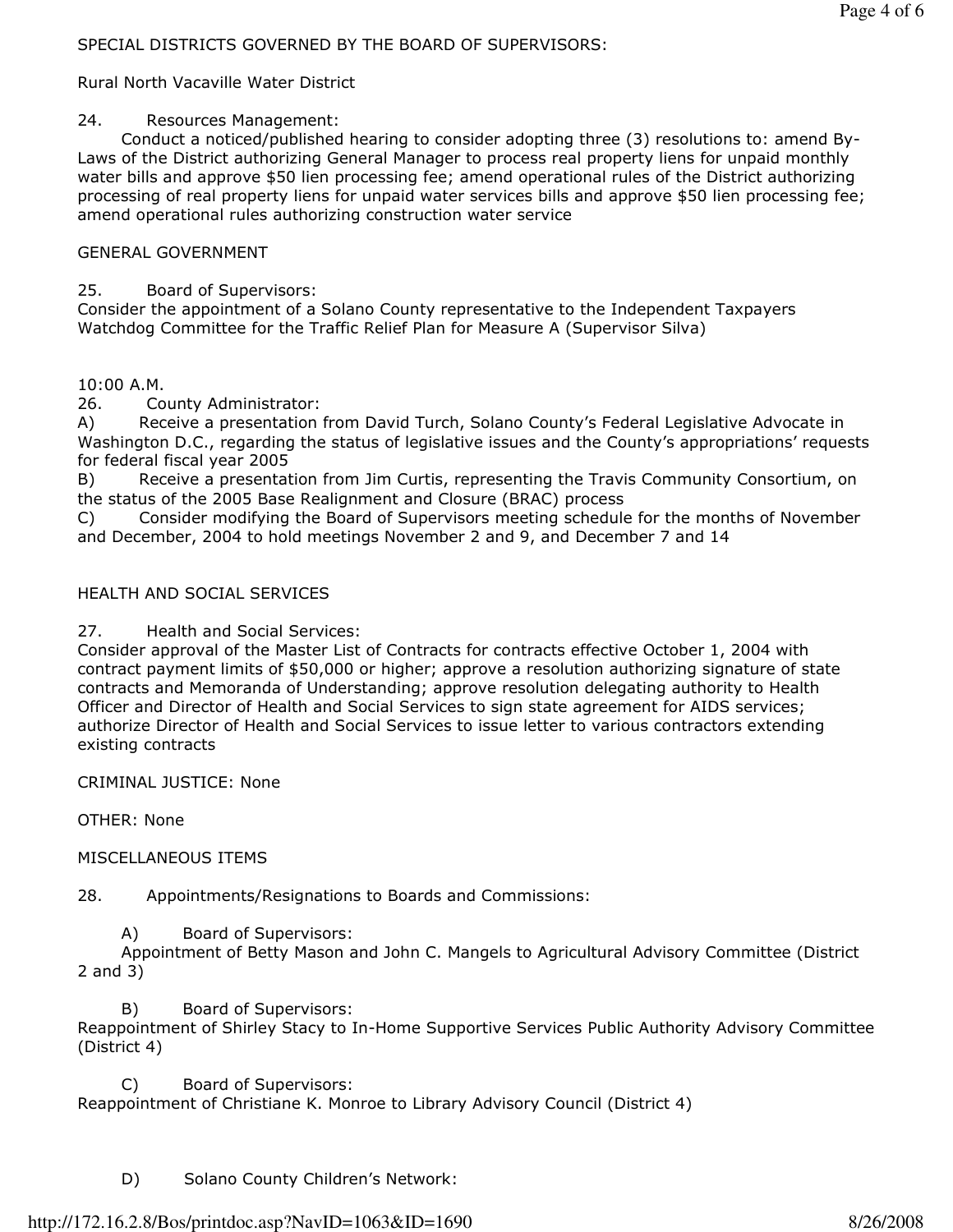Ratify appointment of Reverend Rey Bernardes to Child Abuse Prevention Council

29 Adjourn:

MEETING CALENDAR

| 10/5    | 9:00 a.m.    | Board of Supervisors, Board Chambers, 580<br>Texas St., FF                           |            |  |  |
|---------|--------------|--------------------------------------------------------------------------------------|------------|--|--|
| 10/5    | 6:30 p.m.    | First 5 Solano Children and Families<br>Commission, 250 East L. St., Commission Rm., |            |  |  |
|         |              | <b>Benicia</b>                                                                       |            |  |  |
| 10/6    | $9:30$ a.m.  | BAAQMD, 939 Ellis St., San Francisco                                                 |            |  |  |
| 10/6    | Noon         | Childrens Alliance, Joseph Nelson Community                                          |            |  |  |
|         |              | Center, Suisun                                                                       |            |  |  |
| 10/6    | 1:00 p.m.    | BCDC, MetroCenter Auditorium, 101 Eighth St.,                                        |            |  |  |
|         |              | Oakland<br>ABAG Regional Planning Committee,                                         |            |  |  |
| 10/6    | 1:00 p.m.    | MetroCenter Auditorium, 101 Eighth St., Oakland                                      |            |  |  |
| 10/7    | $10:00$ a.m. | Solano County Zoning Administrator,                                                  |            |  |  |
|         |              | Environmental Management, 470 Chadbourne Rd.,                                        |            |  |  |
|         |              | 2nd Floor, FF                                                                        |            |  |  |
| 10/7    |              | 7:00 p.m.<br>Solano County Planning Commission, Board of                             |            |  |  |
|         |              | Supervisors Chambers, 580 Texas St., FF                                              |            |  |  |
| 10/8    | $9:00$ a.m.  | Local Task Force for Integrated Waste                                                |            |  |  |
|         |              | Management, Fairfield-Suisun Sewer District                                          |            |  |  |
|         |              | Office, 1010 Chadbourne Rd., Suisun                                                  |            |  |  |
| 10/12   | $9:00$ a.m.  | Board of Supervisors, Board Chambers, 580                                            |            |  |  |
|         |              | Texas St., FF                                                                        |            |  |  |
| 10/12   | 4:00 p.m.    | Maternal, Child, and Adolescent Health                                               |            |  |  |
|         |              | Advisory Board, 275 Beck Ave., Conf. Rm. 1, FF                                       |            |  |  |
| 10/13   |              | $9:00$ a.m.<br>Yolo-Solano Air Quality Management                                    |            |  |  |
|         |              | District, 1947 Galileo Court, Suite 103, Davis                                       |            |  |  |
| 10/13   | 6:00 p.m.    | Alcohol and Drug Advisory Board, 2101 Courage                                        |            |  |  |
|         | Dr., FF      |                                                                                      |            |  |  |
| 10/13   | 6:00 p.m.    | Solano Transportation Authority Board, Suisun                                        |            |  |  |
|         |              | City Hall, 701 Civic Center Blvd., Suisun                                            |            |  |  |
| 10/13   | 6:15 p.m.    | Solano County Fair Board of Directors,                                               |            |  |  |
|         |              | Administration Building, Solano County                                               |            |  |  |
|         |              | Fairgrounds, Vallejo                                                                 |            |  |  |
| 10/14   | 1:30 p.m.    | Emergency Medical Care Committee, 275 Beck                                           |            |  |  |
|         |              | Ave., Conf. Rm. 1, FF                                                                |            |  |  |
| 10/14   | 6:00 p.m.    | City-County Coordinating Council, 508 Elmira<br>Rd., Vacaville                       |            |  |  |
| 10/14   |              | 7:00 p.m.<br>Solano County Water Agency, 508 Elmira Rd.,                             |            |  |  |
|         |              | Vacaville                                                                            |            |  |  |
| 10/18   | 12:00 noon   | Child Abuse Prevention Council, County Office                                        |            |  |  |
|         |              | of Education, Waterman Room, 5100 Business                                           | Center     |  |  |
| Dr., FF |              |                                                                                      |            |  |  |
| 10/19   | 7:00 p.m.    | Solano County Aviation Advisory                                                      |            |  |  |
|         |              | Commission/Airport Land Use Commission, Nut                                          |            |  |  |
|         |              | Tree Airport, Vacaville                                                              |            |  |  |
| 10/20   | $9:30$ a.m.  | BAAQMD 939 Ellis St., San Francisco                                                  |            |  |  |
| 10/20   | 2:00 p.m.    | Health and Social Services Subcommittee, Board                                       |            |  |  |
|         |              | Chambers, 580 Texas St., FF                                                          |            |  |  |
| 10/20   | 4:00 p.m.    | Solano County Equal Employment Opportunity                                           |            |  |  |
|         |              | Committee, 580 Texas St., Third Floor CAO                                            | Conference |  |  |
| Room, F |              |                                                                                      |            |  |  |
| 10/21   | 10:00 a.m.   | Solano County Zoning Administrator,                                                  |            |  |  |
|         |              | Environmental Management, 470 Chadbourne Rd.,                                        |            |  |  |
|         |              | 2nd Floor, FF                                                                        |            |  |  |
| 10/21   |              | BCDC, MetroCenter Auditorium, 101 Eighth St.,<br>1:00 p.m.                           |            |  |  |